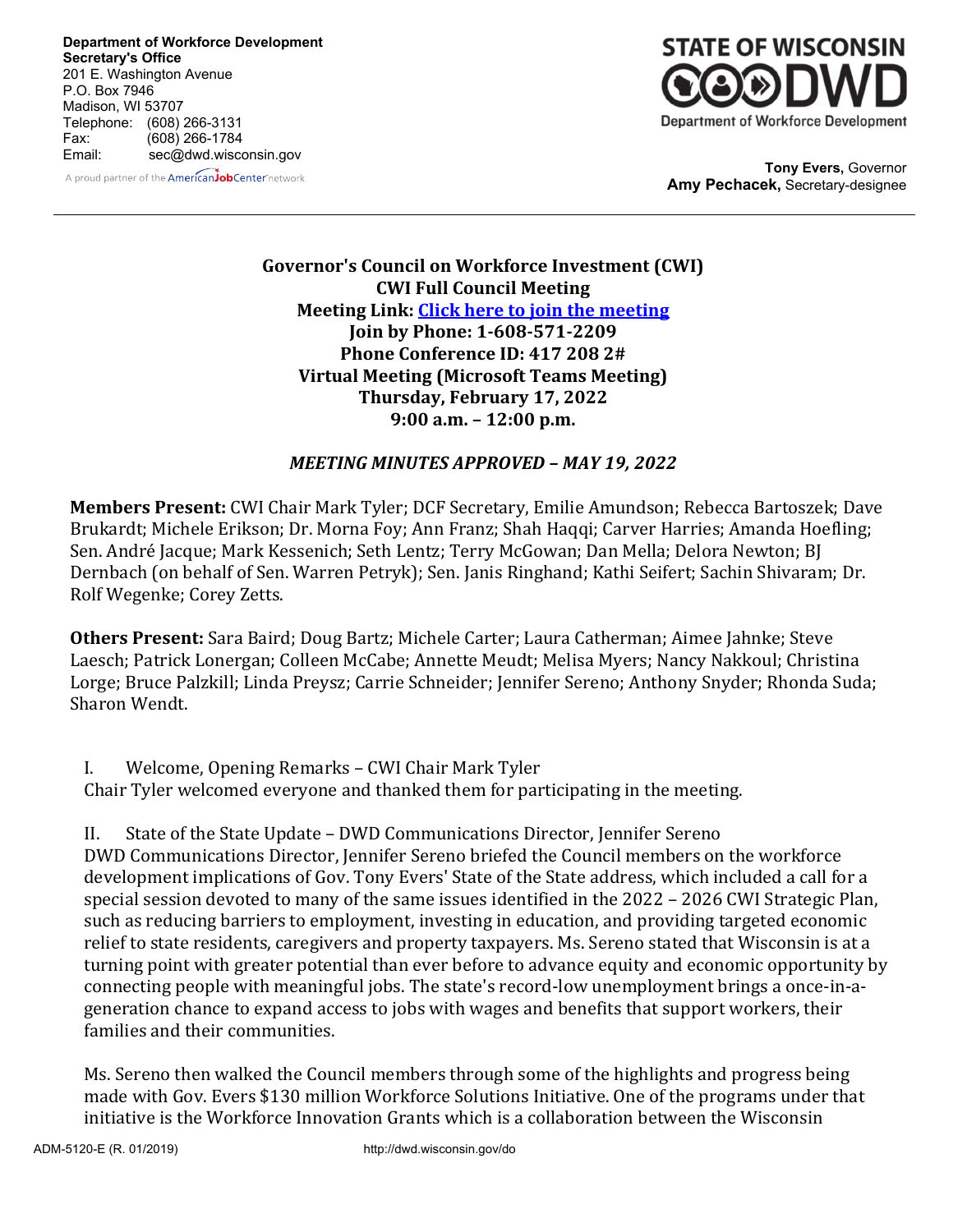Economic Development Corporation (WEDC) and the Wisconsin Department of Workforce Development (DWD). Ms. Sereno informed the Council members that the agencies announced earlier this week the opening of the second round of grants for the remaining \$40 million in funds available under this program. The first round of grants included public-private partnerships to train and attract healthcare workers throughout rural Wisconsin; develop next-generation advanced manufacturing employees in west-central and southeast Wisconsin; expand affordable, high-quality childcare in Door County, Green County, and south-central Wisconsin; create pipelines of young, educated workers in Milwaukee. The grants also are being used to train construction and skilled craft workers throughout the state; foster a culture of entrepreneurship in Kenosha; and enable incarcerated individuals to earn undergraduate degrees from the University of Wisconsin.

Ms. Sereno explained other components of Gov. Evers' plan that were highlighted in the State of the State address including using a portion of the state's \$3.8 billion projected surplus to provide a \$150 surplus refund to every Wisconsin resident, provide targeted relief for childcare and caregiver costs, and invest in education while holding the line on property taxes. Ms. Sereno also provided some specifics of Executive Order #156 relating to Gov. Evers' calling of a special session of the state Legislature to act on LRB-6095, highlights of which include:

- Allocation of \$815.7 million toward a surplus refund of \$150 for each Wisconsin resident.
- Creation of a nonrefundable caregiver tax credit for qualified expenses incurred by a family caregiver to assist a qualified family member.
- Increasing the newly created Wisconsin nonrefundable credit match on the Child and Dependent Care Credit from 50 percent of the federal credit to 100 percent.
- Investing nearly \$611 million in K-12 education.
- A \$172.6 million investment to increase the state's special education aid reimbursement rate in FY23 from an estimated 30 percent to 40 percent.
- \$20 million for out-of-school time grants to support high-quality after-school programs and other out-of-school time programs.
- \$20 million for lead testing and remediation on school grounds and \$250,000 to purchase water bottle filling stations that provide filtered drinking water.
- \$20 million for a new reading professional aid program to help schools employ, hire, or retain reading teachers and reading specialists.
- \$18.3 million for a revamped bilingual-bicultural aid program, which will expand eligibility and support more districts and \$750,000 to help teachers become licensed/certified as bilingual teachers and teachers of English as a second language.
- \$9.9 million toward an Urban Excellence Initiative that will expand summer school grants, enhance early childhood education opportunities, support community engagement to improve academic achievement, and support principals in the state's five largest school districts.
- \$3 million for a driver education aid program for low-income students.
- The plan also would provide \$111 million for the University of Wisconsin System and \$28 million for the Wisconsin Technical College System.

Sachin Shivaram asked if there was a thematic focus for the applications that were awarded the first round of Workforce Innovation Grants and whether there is one for the second round. Ms. Sereno responded that several of the projects awarded first round were in line with the themes of the 2022 – 2026 CWI Strategic Plan and provided examples of projects related to funding child care needs and providing trainings in correctional care institutions. Ms. Sereno added that the "theme" was projects that were reflective of local needs and demonstrated strong regional partnerships. Chair Tyler asked if the Council could be provided a more detailed breakdown of the projects that were funded through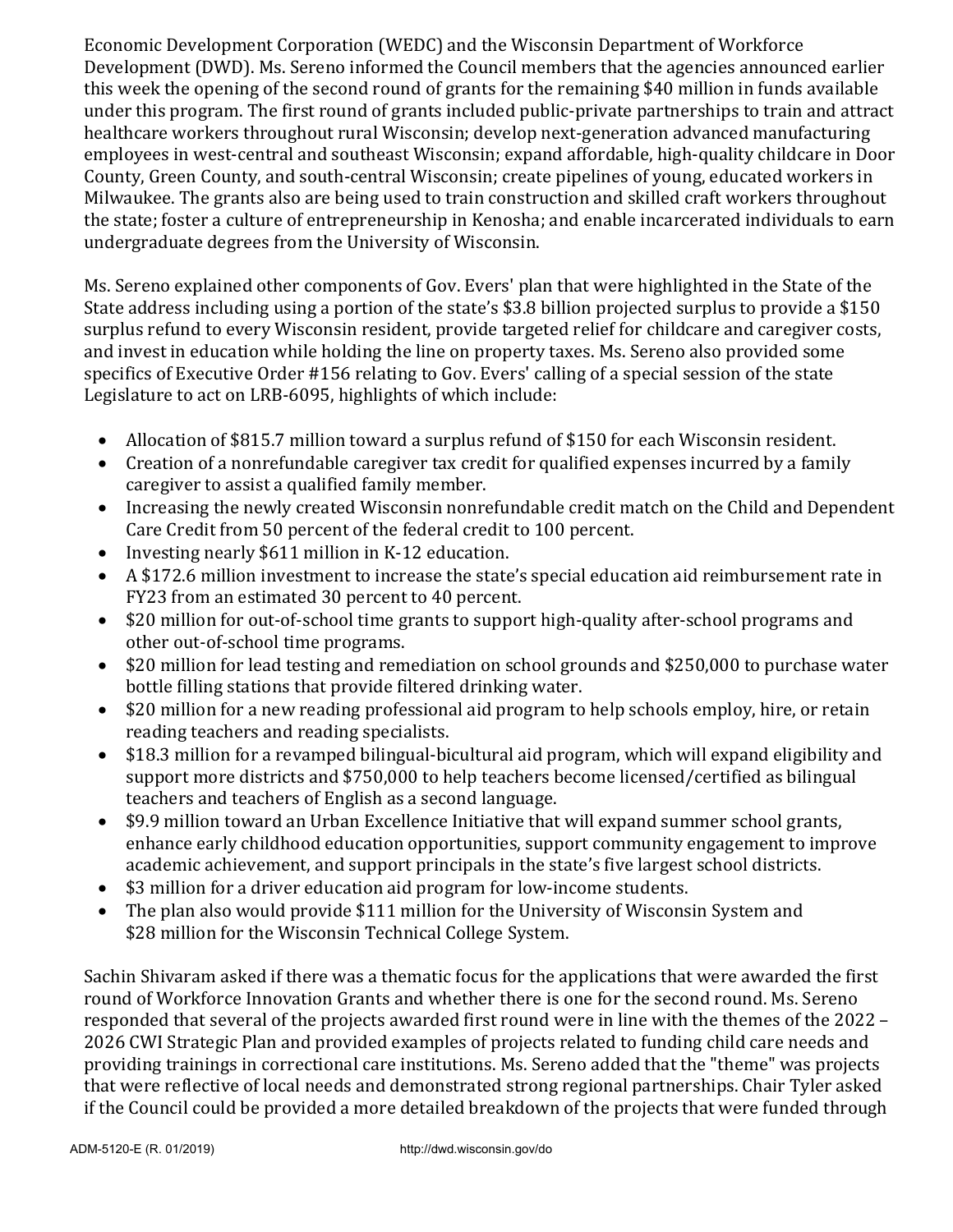the first round of the Workforce Innovation Grant and Ms. Sereno responded that DWD would prepare a presentation for the next CWI Full Council meeting.

# III. CWI By-Laws Review & Revision, Discussion and Vote – **Action Required**

Patrick Lonergan presented the proposed revisions to the CWI By-Laws and noted most of the revisions were minor updates that were technical or administrative in nature. The proposed changes to the by-laws were primarily for updating the specific purpose listed for each of the CWI Working Groups/Committees. The duties and purpose of the CWI Working Groups/Committees currently in the by-laws relate to the priorities in the 2018 – 2022 CWI Strategic Plan, so those areas needed to be modified to reflect the new focus areas and priorities in the next strategic plan.

Kathi Seifert made a motion to approve the proposed revisions to the CWI By-Laws and Mr. Shivaram seconded the motion. The motion passed unanimously and the CWI By-Laws were approved without correction.

## IV. Special Topic Presentation

- a. WTCS 2019 2020 Apprenticeship Completion Report Nancy Nakkoul, WTCS Education Director – Apprenticeship, Construction, and Architecture Nancy Nakkoul presented to the Council on the 2019 – 2020 Apprenticeship Completion Report that was recently published by the Wisconsin Technical College System (WTCS). Highlights of the report include:
	- Ninety-seven percent of apprentices were satisfied with their related instruction.
	- Ninety-three percent of apprentices were satisfied with their on-the-job training.
	- Forty percent of apprentices were considering continuing their education.
	- The median annual earnings for all apprentices in 2019 2020 was \$80,000.
		- o The median annual earnings for construction sector apprentices was \$81,114.
		- $\circ$  The median annual earnings for industrial sector apprentices was \$74,633.
		- o The median annual earnings for all other sector apprentices was \$89,100.
	- Ninety-six percent of employed apprentices were working in Wisconsin.

Chair Tyler thanked Ms. Nakkoul for her presentation and commented that the apprenticeship outcomes are fantastic and still growing.

## V. (Break – 10 min.)

- VI. CWI Working Group Breakout Sessions
	- a. Employment Training Infrastructure Breakout Session
	- b. Growing Workforce Opportunities Breakout Session
	- c. WIOA Compliance & Resource Alignment Breakout Session

The CWI Working Groups each convened to their respective breakout sessions.

- VII. CWI Working Group Report Outs: Strategic Plan Developments
	- a. Employment Training Infrastructure Ann Franz
	- b. Growing Workforce Opportunities Kathi Seifert
	- c. WIOA Compliance & Resource Alignment Sachin Shivaram

The CWI Full Council reconvened from the breakout sessions at 11:27 a.m. and each of the Working Group chairs provided a brief summary of the discussions that took place during the